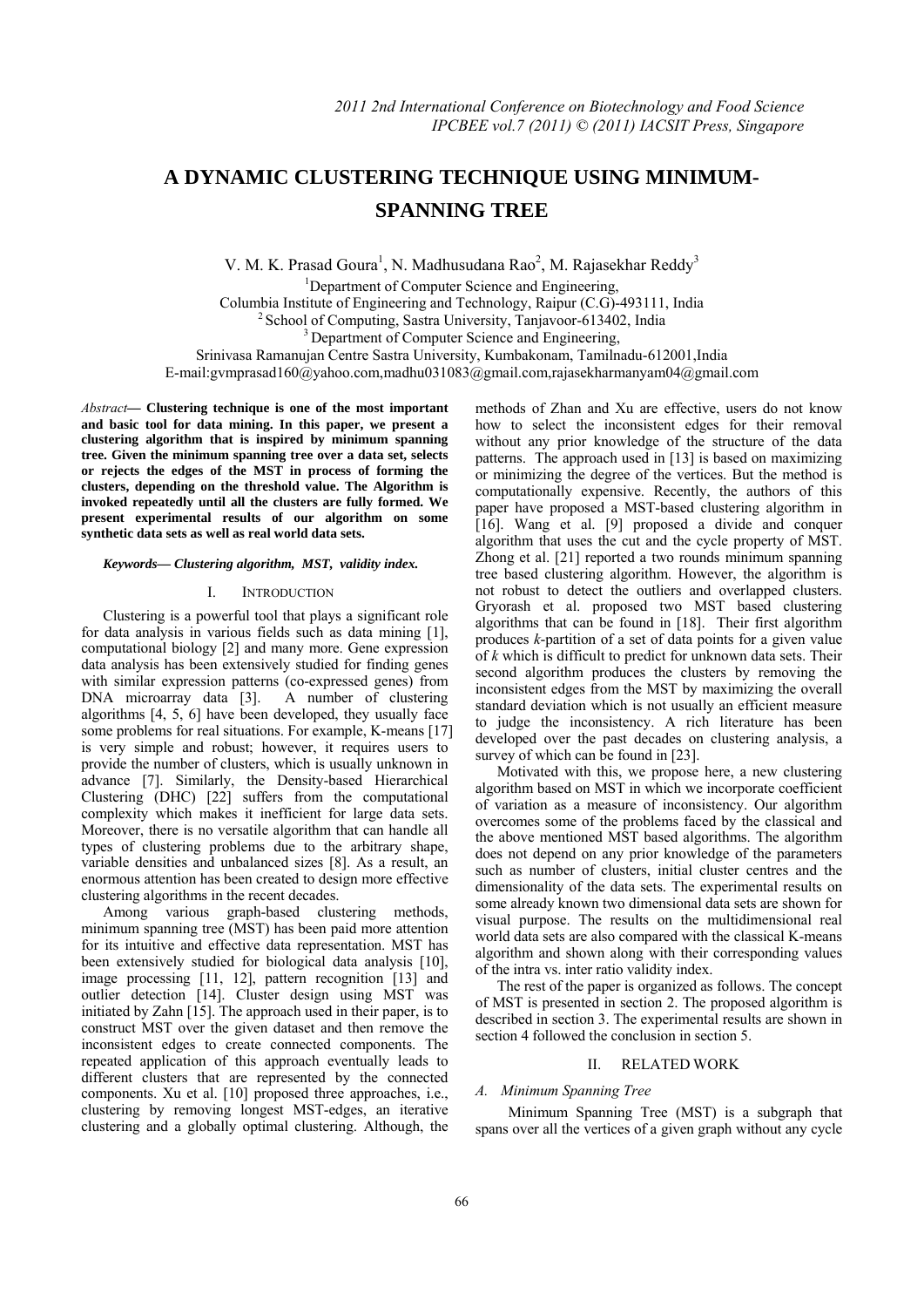and has minimum sum of weights over all the included edges. In MST-based clustering analysis, the weight for each edge, is usually considered as the Euclidean distance between the end points forming that edge. As a result, any edge that connects two subtrees in a minimum spanning tree must be the shortest in distance. In such clustering methods, inconsistent edges which are unusually longer are removed from the MST. The connected components (subtrees) of the MST obtained by removing these edges are treated as the clusters. Each subtree is also a minimum spanning tree. Elimination of the longest edge results into two-group clustering. Removal of the next longest edge results into three-group clustering. Again next removal of the longest edge results into four-group clustering and so on [17]. Sixgroup clustering after removal of successive longest edges (five) is shown in Fig. 1.



Fig. 1 Minimum spanning tree representation and six-group clustering.

## *B. Validity Index*

Validity index (*Val\_Index*) is used to evaluate the quality of Validity index is generally used to evaluate the clustering results quantitatively. In this paper we focus on the validity index, which is based on compactness and isolation. Compactness measures the internal cohesion among the data elements whereas isolation measures separation between theclusters [17]. We measure the compactness by Intra-cluster distance and separation by Inter-cluster distance, which are defined as follows.

*Intra-cluster distance*: This is the average distance of all the data points within a cluster from the cluster centre given by

$$
intra\_dist = \frac{1}{N} \sum_{i=1}^{K} \sum_{x \in C_i} ||x - c_i||^2
$$
 (1)

*Inter-cluster distance*: This is the minimum of the pair wise distance between any two cluster centres given by

$$
inter\_dist = Min \left\| c_i - c_j \right\|^2 \tag{2}
$$

Where  $i = 1, 2, \ldots, k - 1$ ;  $j = i + 1, i + 2, i + 3, \ldots, k$ 

Many validity indices have been proposed that are based on intra vs. inter distance as they are quite natural to measure the compactness and separation of the data points. In our proposed algorithm, we use the validity index proposed by Ray and Turi [20] which is also based on intra vs. inter distance defined by

$$
val\_index = \frac{intra\_dist}{inter\_dist}
$$
 (3)

Threshold value: This denotes the limit when two points get disconnected if the distance between them is greater than this limit.

# III. PROPOSED ALGORITHM

The basic idea of our proposed algorithm is as follows. We first construct MST using Prim's algorithm and then set a threshold value and a step size. We then remove those edges from the MST, whose lengths are greater than the threshold value. We next calculate the ratio between the intra-cluster distance and inter-cluster distance using equation (3) and record the ratio as well as the threshold. We update the threshold value by incrementing the step size. Every time we obtain the new (updated) threshold value, we repeat the above procedure. We stop repeating, when we encounter a situationsuch that the threshold value is maximum and as such no MST edges can be removed. In such situation, all the data points belong to a single cluster. Finally we obtain the minimum value of the recorded ratio and form the clusters corresponding to the stored threshold value. Therefore, the proposed algorithm searches for that optimum value of the threshold for which the Intra-Inter distance ratio is minimum. It needs not to mention that this optimum value of the threshold must lie between these two extreme values of the threshold. However, in order to reduce the number of iteration we never set the initial threshold value to zero.

## *Notations Used***:**

N: Number of data points;

Step size: Step size by which to increment the threshold after each iteration.

ARatio(N): Array which holds ratio (equation 3) after each iteration.

AThreshold $(u)$ : Array which holds threshold value after each iteration.

*T*[*N*][*N*]: Adjacency matrix returned by Prim's algorithm.

Storage[ $2(N-1)$ ][ $D+1$ ]: Matrix used to store the end points of

the edges that are removed from MST .

Counter1: Variable to keep track of the rows of the Storage matrix.

Index[N]: Array to hold the cluster number, a data point belongs to.

Store[N - 1]: Array used to store connected components. Cluster no[ ]: Stores the number of cluster center. Counter2, Counter3, Cluster no, iteration: Temporary

## variable.

d(i, i): denotes Euclidean distance between data points i and i. **Prim's Algorithm:** 

Let E be the set of edges in the graph G and Cost  $[1:N][1:N]$  is adjacency of an N vertex graph such that cost i, j] is either a positive real number or  $\infty$  if no edge (i,j) exists.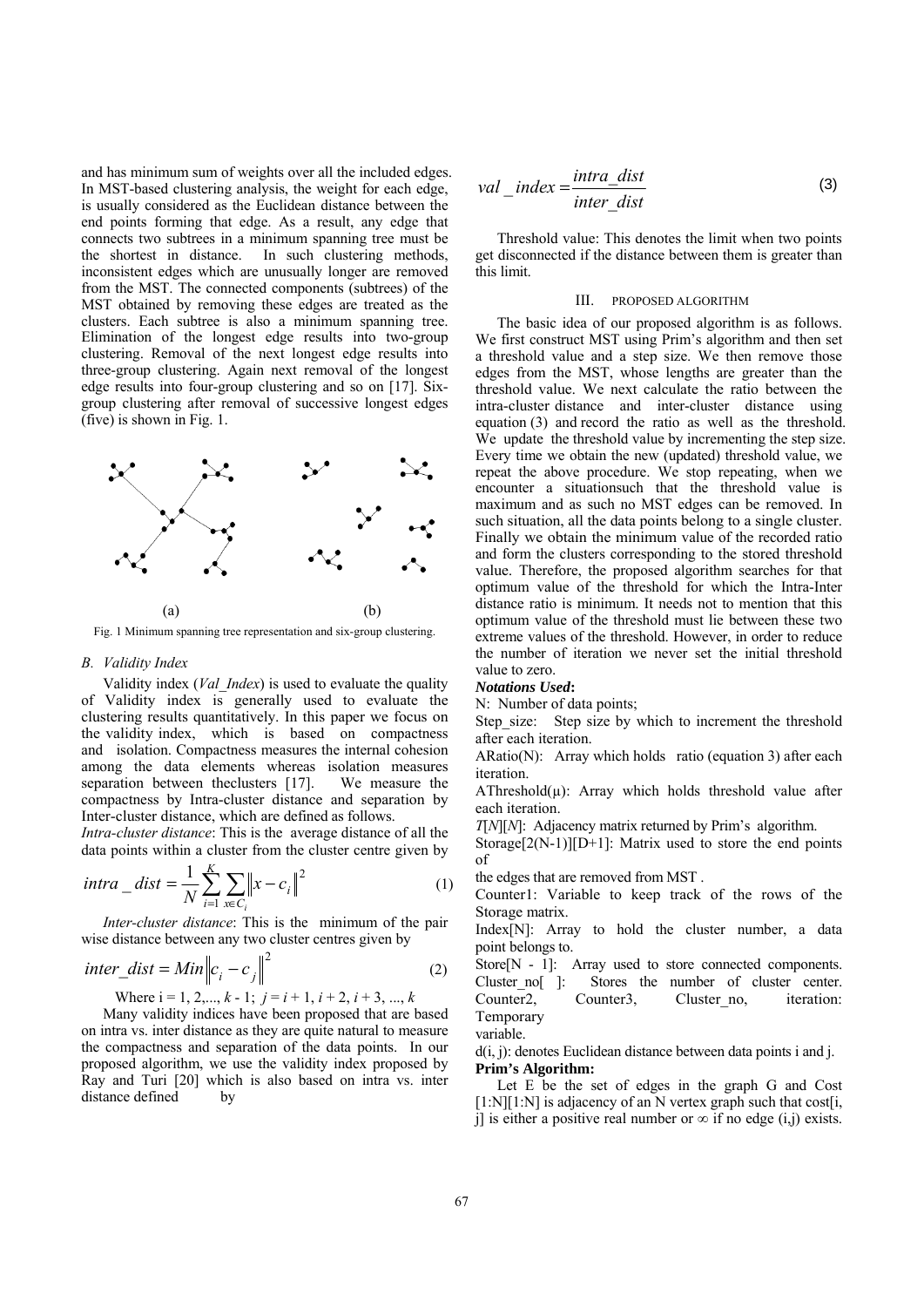A minimum spanning is constructed and stored as a set of edges in the array. The final cost is returned Let  $(k, l)$  be an edge of minimum cost in E  $mincost = cost [k, 1]$  $T[1, 1]=k, T[1, 2]=l$ For  $i=1$  to N If  $(\text{cost}(i, l) \leq \text{cost}(i, k))$ Then near (i)=l Else near (i)=k near  $(k)$ =near  $(l)$ =0; for  $i=2$  to  $n-1$  do { Let i be an index such that near(i) $\neq 0$  and cost(i,near(i) is minimum)  $T(i,1)=i$ ;  $T(i,2)=near(i)$  $mincost = mincost + cost(i, near(i));$ near  $(i)=0$  for k=1to N do { If(near(k≠0)  $&&&( $cost(k, near(k)) > cost(k, j)$ )$ ) Then  $near(k)=j$  } return mincost } val index[iteration]:=intra\_dist/inter\_dist; iteration:= iteration + 1 *for*  $i := 1$  to  $N$  *do*  $if$  (Index[ $i$ ]  $\neq$  1) { Signal :=  $0$ } *else*  { break } *endfor*   $if(i = N+1)$ { Signal:= 1

}

Threshold: $=$  Threshold  $+$  Step size

We now formalize our algorithm stepwise as follows:

Step 1: Given *N* data points, construct the MST using Prim's

algorithm.

Step 2: Store all the distinct edge weights (Euclian distance) in

the array edge list.

Step 3: Assign first element of the array edge list to  $\mu$ and

delete the element from the array.

Step 4: Find the clusters by removing all the edges of the **MST** 

 (constructed in step 1) whose length is more than µ.

Assume the number of clusters formed in this step is

Step 5: Find the *p* centers of the clusters formed in step 4.

Step 6: Pass the  $p$  centers found in step 5 as the new data

 points from 2 to *p* and obtain the *Val\_index* and store

the minimum one in the array Min\_V.

*p*.

Step 7: Assign the next element of the array edge list to  $\mu$ and

delete the element from the array.

Step 8: If the array edge list is not exhausted then go to Step 4.

Step 9: Find the minimum value of the array MIN\_V and

 obtain the final clusters corresponding to this value. Step10: stop.

**Time Complexity:** It can be seen that the proposed algorithm

consists of two phases. In the first phase, we construct the MST using Prim's algorithm that requires  $O(N^2)$  time. In the second phase we find the connected components by

removing those edges from MST whose edge list (length) is greater than the chosen threshold. Therefore, the overall

time complexity is O ( $kN<sup>2</sup>$ ). This is comparable with kmeans.

# IV. EXPERIMENTAL RESULTS

In order to test our algorithm, we consider several synthetic as well as real world data sets.

*A. Results on synthetic data sets* 

For visualization purpose, we considered to run our algorithm on two dimensional data sets. The first one is a simple data set having 1890 data points. It resulted in 5 different clusters as shown in Fig. 2. It was next tested on two complex clustering problems for kernel data set of 1100 points and the curve data set having 664 points. The results are shown in Figs. 3 and 4 respectively.



Fig.2 Result of proposed algorithm on synthetic data of size 1890 points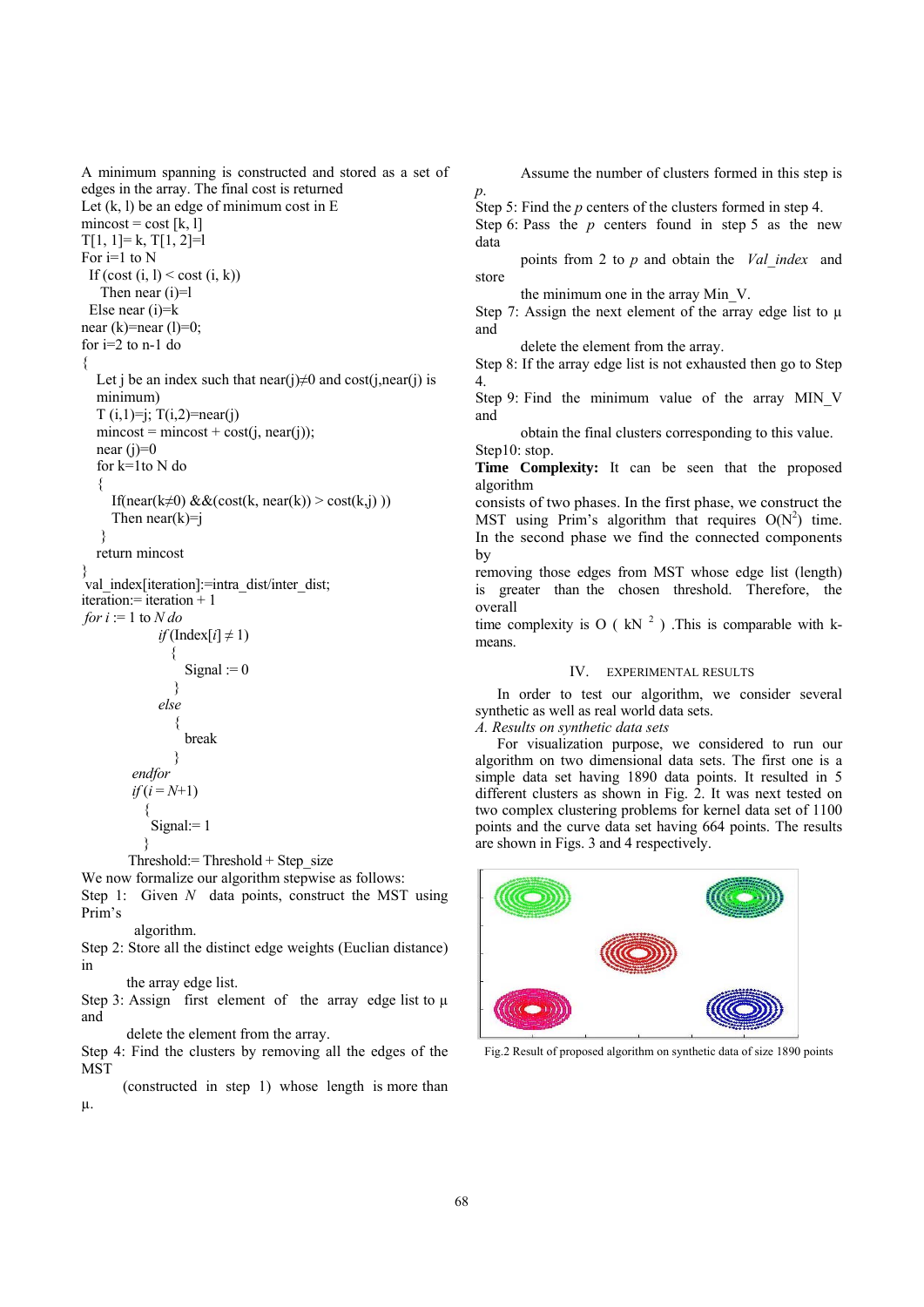

Fig.3 Result of proposed algorithm on banana data of size 1000 point

## *B. Results on the real world data sets*

For the real world data sets, we have experimented on Wine, Spec Heart and Ecoli, data sets. The description of all these data sets can be seen from UCI machine learning repository [19]. Their results are shown as depicted in Table 1.

| <b>Name</b>       |     |   | Data size Cluster No. Ratio (K-means | <b>Ratio(Ours)</b> |
|-------------------|-----|---|--------------------------------------|--------------------|
|                   |     |   |                                      |                    |
| Wine              | 150 | 3 | 0.1895                               | 0.1153             |
|                   |     |   |                                      |                    |
| <b>Spec Heart</b> | 187 | 2 | 1.8806                               | 0.5101             |
| Ecoli             | 336 | 8 | 1.3412                               | 0.9835             |

Table 1 :Clustering Results On Wine, Spec Heart,And Ecoli Data Sets

The above results show that the performance of our algorithm is better than the classical K-means algorithm.

#### V. CONCLUSION

A clustering algorithm based on the minimum spanning tree has been presented. The algorithm has been shown to be very effective in clustering multidimensional data sets. The algorithm has been tested on synthetic data sets as well as real world data sets such as Wine, Spec heart and Ecoli from UCI machine learning repository. Their experimental results clearly show that it performs better than the classical Kmeans algorithm.

#### **REFERENCES**

- [1] J.Han, M.Kamber, Data mining: Concepts andTechniques, Morgan-Kaufman, 2006.
- [2] Z. Yu, H. S. Wong, H. Wang, Graph-based consensus clustering for class discovery from gene expression data, Bioinformatics 23(2007) 2888-2896.
- [3] Xu Rui, S. Damelin, B. Nadler, and D. C. Wunsch, Clust-ering of High-Dimensional Gene Expression Data with Feature Filtering Methods and Diffusion Maps, in: Proc. Biomedical Engg. and Informatics(BE-MI), 2008, pp. 245 -249.
- [4] G.Kerr, H.J. Ruskin, M. Crane and P. Doolan,Techniques for clustering gene expression data, Computers in Biology and Medicine, 38(2008) 283-293.
- [5] Zhihua Du,YiweiWang, Zhen Ji, PK-means: A new algorithm for gene clustering, Computational Biology and Chemistry, 32(2008) 243–247.
- [6] S.Seal, S.Komarina and S. Aluru, An optimal hierarchical clustering algorithm for gene expression data, Information Processing Letters, 93(2005) 143-147.
- [7] Judong Shen, Shing I. Chang, E. Stanley Lee, Youping Deng, and Susan J. Brown, Determination of cluster number in clustering microarray data, J. Applied Mathe-matics and Computation, 169(2005) 1172 -1185.
- [8] R. Xu, D Wunsh II, Survey of clustering algorithms, IEEE Trans. on Neural Networks, 15(2005) 645-678.
- [9] Xiaochun Wang, Xiali Wang and D. Mitchell Wilkes, A Divide and - conquer approach for minimum spanning Tree - based clustering, IEEE Trans. On Knowledge and Data Engg., 21(2009) 945-958.
- [10] Y. Xu, V. Olman and D. Xu, Clustering gene expression data using a graph-theriotic approach: An application of minimum spanning trees, Bioinformatics, 18(2002) 536-545.
- [11] Zhi Min Wang, Yeng Chai Soh, Qing Song, Kang Sim, Adaptive spatial information - theoretic clustering for image segmentation, Pattern Recognition, 42(2009) 2029-2044.
- [12] Li Peihua, A clustering-based color model and integral images for fast object tracking, Signal Processing: Image Communication, 21(2006) 676-687.
- [13] N. Paivinen, Clustering with a minimum spanning tree of scale-freelike structure, Pattern Recognition Letters*,26* (2005) 921-930.
- [14] J. Lin, D. ye, C. Chen and M. Gao, Minimum spanning tree based special outlier minimg and its applications, Lecture Notes in Computer Science, Springer-Verlag, 509 (2008) 508-515.
- [15] C. T. Zahn, Graph-theriotical methods for detecting and describing getalt clusters, IEEE Trans. on Computers,20 (1971), 68-86.
- [16] P. K. Jana, Azad Naik, An efficient minimum spanning tree based clustering algorithm, in: Proc. of Intl.Conference on Methods and Models in Computer Science (ICM2CS09), 2009, pp. 1-5.
- [17] A.K. Jain and R.C. Dubes, Algorithms for Clustering, prentice Hall, 1988.
- [18] O. Grygorash, Y. Zhou ands Z, Jorgenssn, Minimum spanning tree - based clustering algorithms, in: Proc. IEEE Int'l Conf. on Tools with Artificial Intelligence, 2006, pp. 73-81.
- [19] UCI Machine Learning Repository, http://archive.ics.uci.edu/ ml/ datasets.html.
- [20] S. Ray, and R. H. Turi, Determination of number of Clusters in K-Means Clustering and application in Colour image Segmentation, in: Proc. 4th Intl. Conf.(ICAPRDT99), 1999, pp. 137-143.
- [21] C. Zhong, D. Miao, R. Wang, A graph theoretical clustering method based on two rounds of minimum spanning trees, Pattern Recognition, 43(2010), 752-766.
- [22] Zhiqiang Xie, Liang Yu, Jing Yang,A clustering algorithm based on improved minimum spanning tree, in: Proc.of Fourth International Conference on Fuzzy Systems and Knowledge Discovery (FSKD 2007), 2007, pp. 149 –152.
- [23] Kerr, G., Ruskina, H.J., Crane, M., Doolan, P.: Techniques for Clustering Gene Expression Data. Computers in Biology and Medicine. 38, 283-293, (2008).